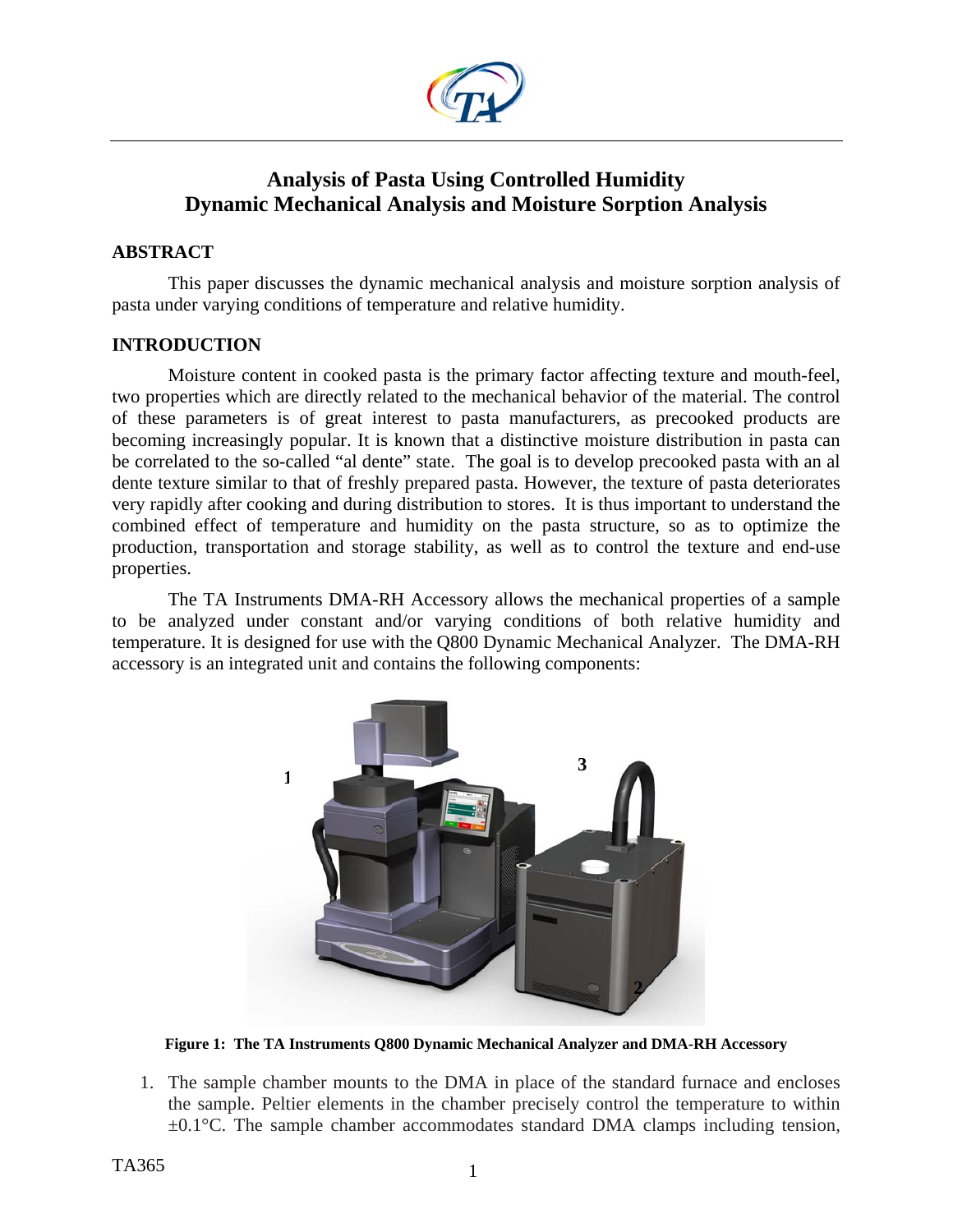cantilever, and 3-point bending, and can be easily removed for rapid conversion back to the standard DMA furnace.

- 2. The DMA-RH Accessory contains the humidifier and electronics which continuously monitor and control temperature and humidity of the sample chamber. The DMA Q800 and the DMA-RH Accessory are fully software-integrated.
- 3. A heated vapor transfer line is maintained above the dew point temperature of the humidified gas in order to avoid condensation and provide accurate results.



**Figure 2: Sample Chamber of the DMA-RH Accessory** 

The DMA-RH accessory allows for the control of temperature over the range 5-120<sup>o</sup>C, and humidity over the range 5-95% RH. As such, it is well-suited to pasta and other food materials in which mechanical properties are of interest in this temperature and humidity range.

# **RESULTS & DISCUSSION**

A dry fettuccine pasta sample (10.6mm x 4.7 mm x 1.4 mm) was measured in single cantilever mode, at 60°C with a frequency of 1 Hz and amplitude of 20 μm (0.06% strain).



**Figure 3: DMA Results for Pasta with Increasing and Decreasing RH**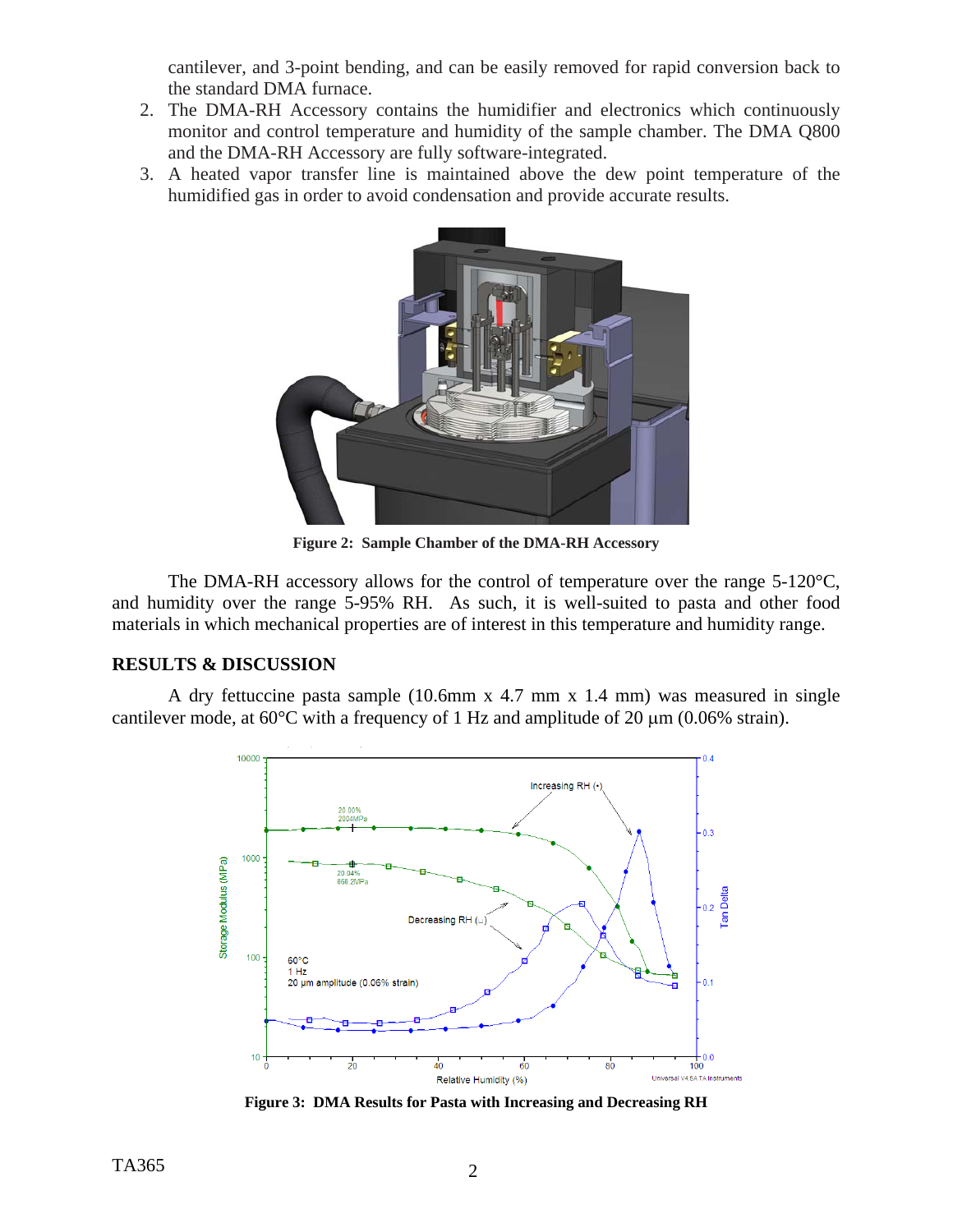The relative humidity was stepped over the range 5-95-5% RH in 5% RH increments, followed by an isohume at each RH level for 60 minutes to ensure sample equilibration. The data are shown in Figure 3. It is clear from the results in Figure 3 that the structure of the pasta material undergoes a significant softening near 70%RH. The relatively sharp tan delta peak suggests a rapid decrease in mechanical strength, which could be correlated to the onset of the al dente texture. Upon decreasing the RH, the transition exhibits reversibility; however the material does not regain the original modulus of the dry pasta. This could be attributed to water retention in the structure which plasticizes the material, or to an irreversible change in morphology, such as gelation or gelatinization of the starch molecules.

 To further investigate the mechanism, a sample of the pasta was analyzed by gravimetric moisture sorption analysis on the Q5000SA moisture sorption analyzer. An analogous temperature/RH profile was applied, except that the sample was initially dried at 0% RH for 2 hours. The moisture sorption results are shown in Figure 4.



**Figure 4: Moisture Sorption Analysis of Pasta Material** 

These results correlate well with the DMA analysis, in that the material exhibits a significant adsorption of moisture near 70% RH. However, this uptake is completely reversible, as indicated by the green desorption line in the results. This suggests that the measured irreversibility of the modulus is not due to water retention and plasticization, but rather to an irreversible morphological change in the material.

# **CONCLUSIONS**

The data presented illustrates the effect of relative humidity on the mechanical properties of pasta. These properties can be directly correlated to the texture and mouth-feel of the material. They are also very useful in predicting the transportation and storage stability of the pasta. The TA Instruments Q800 DMA and DMA-RH Accessory along with the Q5000SA Moisture Sorption Analyzer provide the ideal platforms for these studies.

# **REFERENCES**

A. K. Horigane,S. Naito,M. Kurimoto,K. Irie, M. Yamada, H. Motoi, M. Yoshida, *Cereal Chem*. 83(3):235–242, **2005**